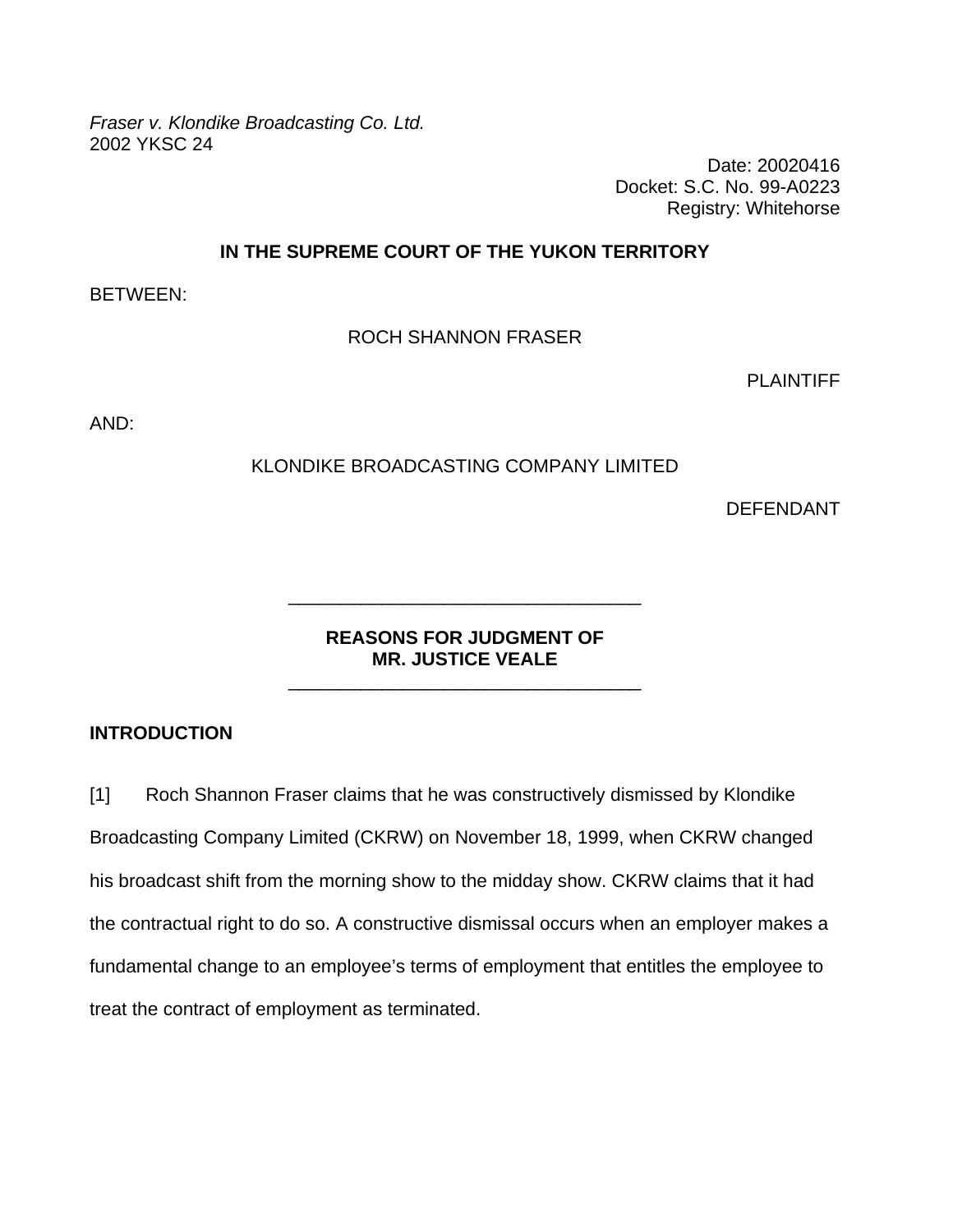## **ISSUES**

- [2] The issues are:
	- 1. Was the assignment of Mr. Fraser from his morning show host position to the midday show a constructive dismissal?
	- 2. If it was a constructive dismissal, what is the reasonable notice period and was Mr. Fraser required to accept the assigned position to mitigate his damages?

# **THE FACTS**

- [3] I find the following facts:
	- 1. Mr. Fraser is a 45-year-old broadcaster who has spent almost 19 of his 21 years in broadcasting as a morning show host.
	- 2. By letter dated March 28, 1994, Mr. Fraser was hired by CKRW to be Program Director at its radio station in Whitehorse. The position included overseeing the news department and he reported directly to the assistant station manager. It was a management position.
	- 3. Mr. Fraser's salary was \$50,000 per year. He was also provided a six-passenger vehicle and a fully paid dental plan for his family. He was entitled to an annual vacation of six weeks.
	- 4. Mr. Fraser was hired away from his previous job in Abbotsford and all his moving expenses were paid.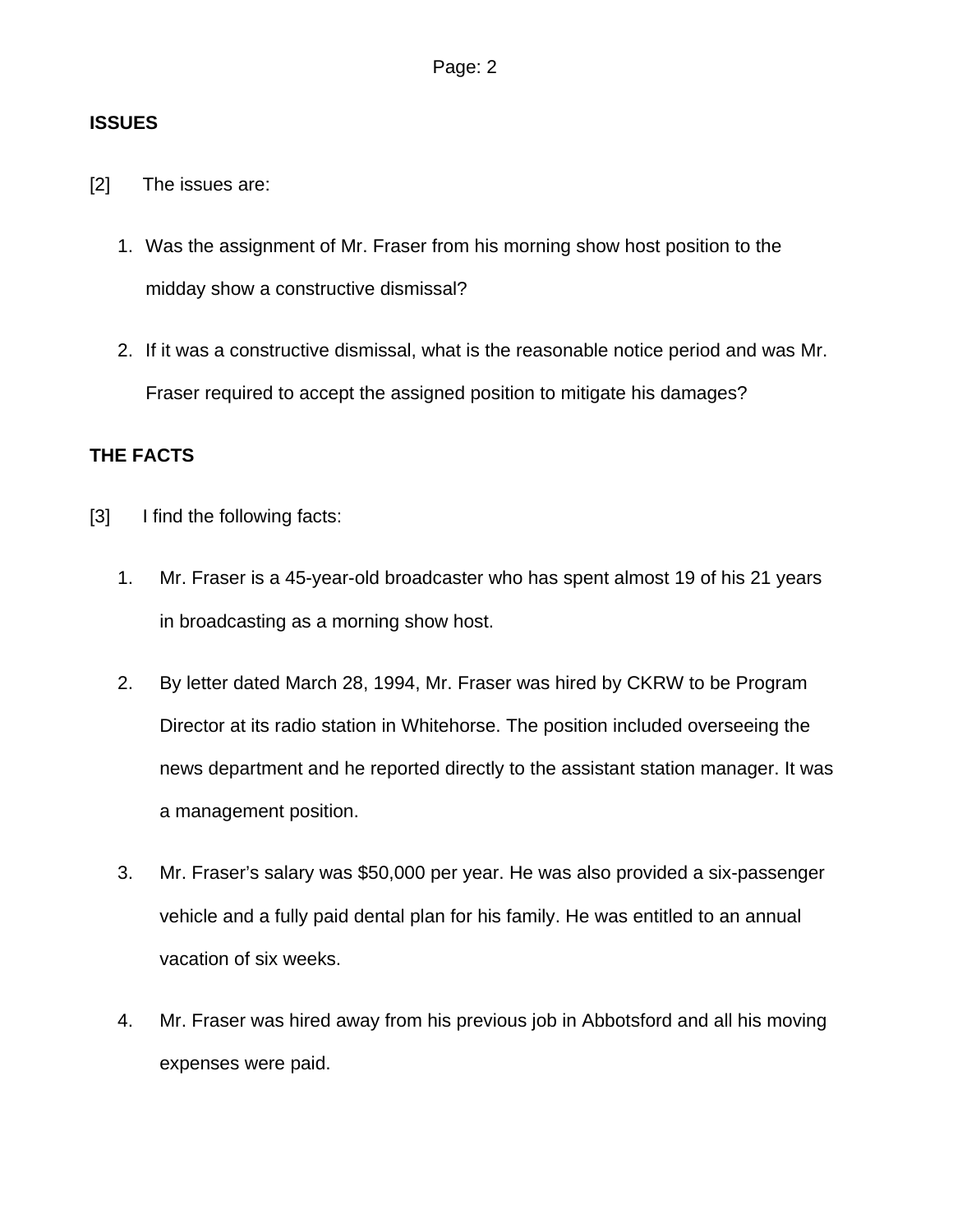- 5. Although the letter dated March 28, 1994, did not say it, Mr. Fraser says that his employment included the position of morning show host. Satnam Rai, the General Manager of CKRW, agreed that the position of Program Director permitted Mr. Fraser to assign himself the morning show host position.
- 6. Mr. Fraser commenced his new job in May 1994 and within three weeks he assigned himself the morning show host position. To do so, he reassigned the current morning show host to the weekend morning show host position. That person was not happy and left CKRW shortly after his re-assignment.
- 7. Mr. Fraser considers the morning show host position to be the most important broadcast position at the radio station. Mr. Rai has a different view and I will address this issue later in greater depth.
- 8. By letter dated May 15, 1995, Mr. Rai eliminated Mr. Fraser's position as Program Director effective May 28, 1995. There was no previous discussion but afterwards Mr. Rai indicated it was a decision made by "higher office", referring to the owner, Mr. Hougen. The letter is set out in full as follows:

As a result of ongoing reevaluation, CKRW is in process of streamlining and down sizing. One consequence of this will be the elimination of the position of Program Director, effective May 28, 1995.

We are providing you with this written notice of the elimination of your position. We are concurrently offering you a position of DJ, at a salary of \$40,000 per annum with two weeks of paid vacation per year.

As a DJ you will be expected to work 40 hours a week as assigned by the General Manager.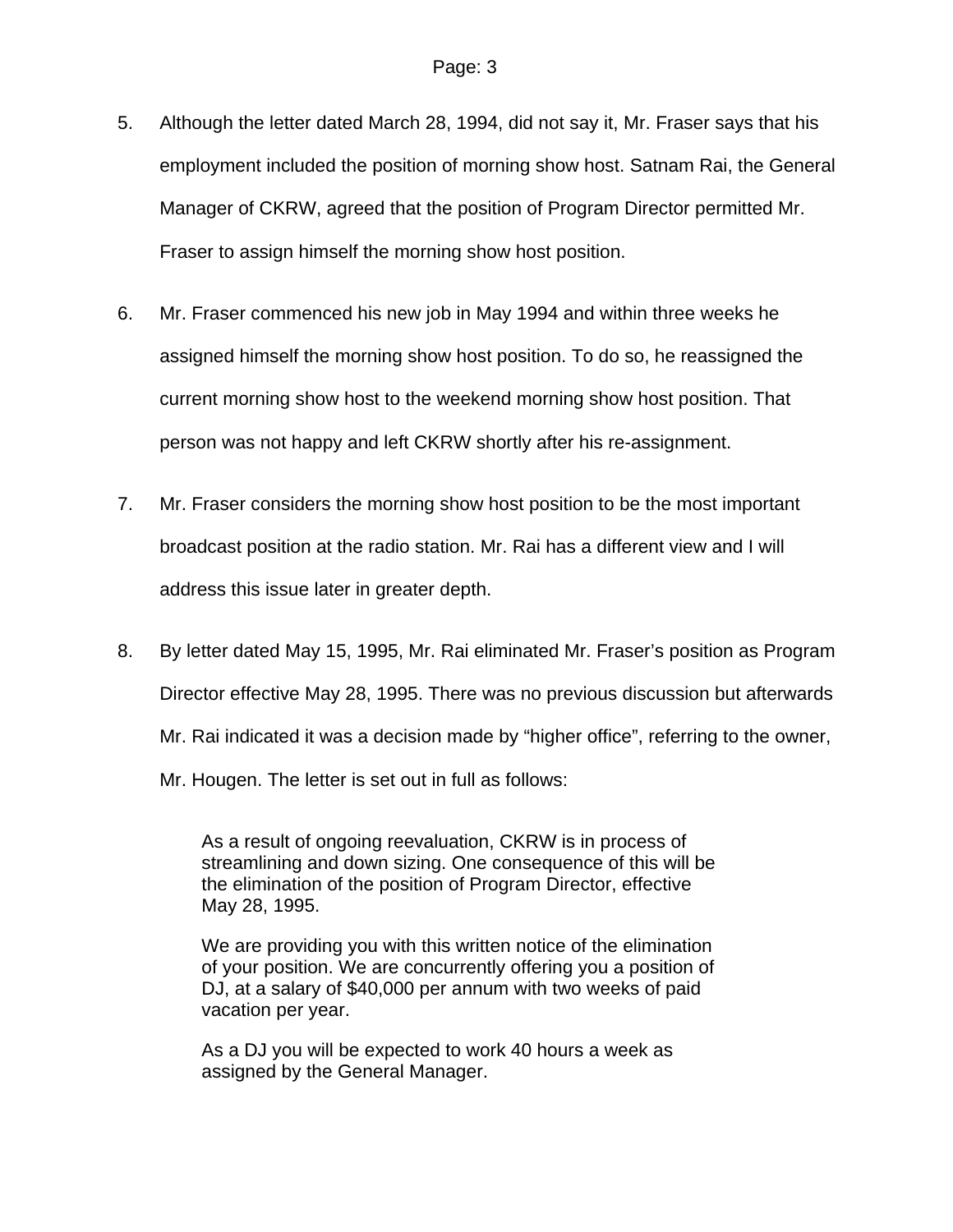Please acknowledge your acceptance in writing by May 19, 1995.

- 9. Mr. Fraser agreed to accept the DJ position by letter dated May 19, 1995, at a salary of \$40,000 per annum with two weeks paid vacation each year.
- 10. Mr. Fraser continued his role as morning show host but with a \$10,000 reduction in salary and a four-week reduction in his annual vacation. Through discussions with Mr. Rai, loss of the vehicle privilege was delayed until July 30, 1995, and the dental insurance was retained with Mr. Fraser paying one half of the premium.
- 11. Mr. Fraser was devastated by this demotion from a senior management position. However, there were no similar broadcasting positions available in Whitehorse and he did not wish to uproot his children from school or his wife who also worked in the community. As a result, he accepted the demotion.
- 12. Mr. Fraser acknowledged that he was also offered a position of commission salesman to make up the \$10,000 salary loss. Mr. Fraser pursued this offer from 1996 to 1998 and was able to earn \$20,000 per year in additional income. Thus, his annual income ultimately increased although his position and other benefits were reduced.
- 13. The reason given for the demotion was that costs were too high for the revenues generated. There was no prior discussion with Mr. Fraser about other options or alternatives. As there were only two management positions, Mr. Rai's and Mr. Fraser's, it was Mr. Fraser's job that was eliminated.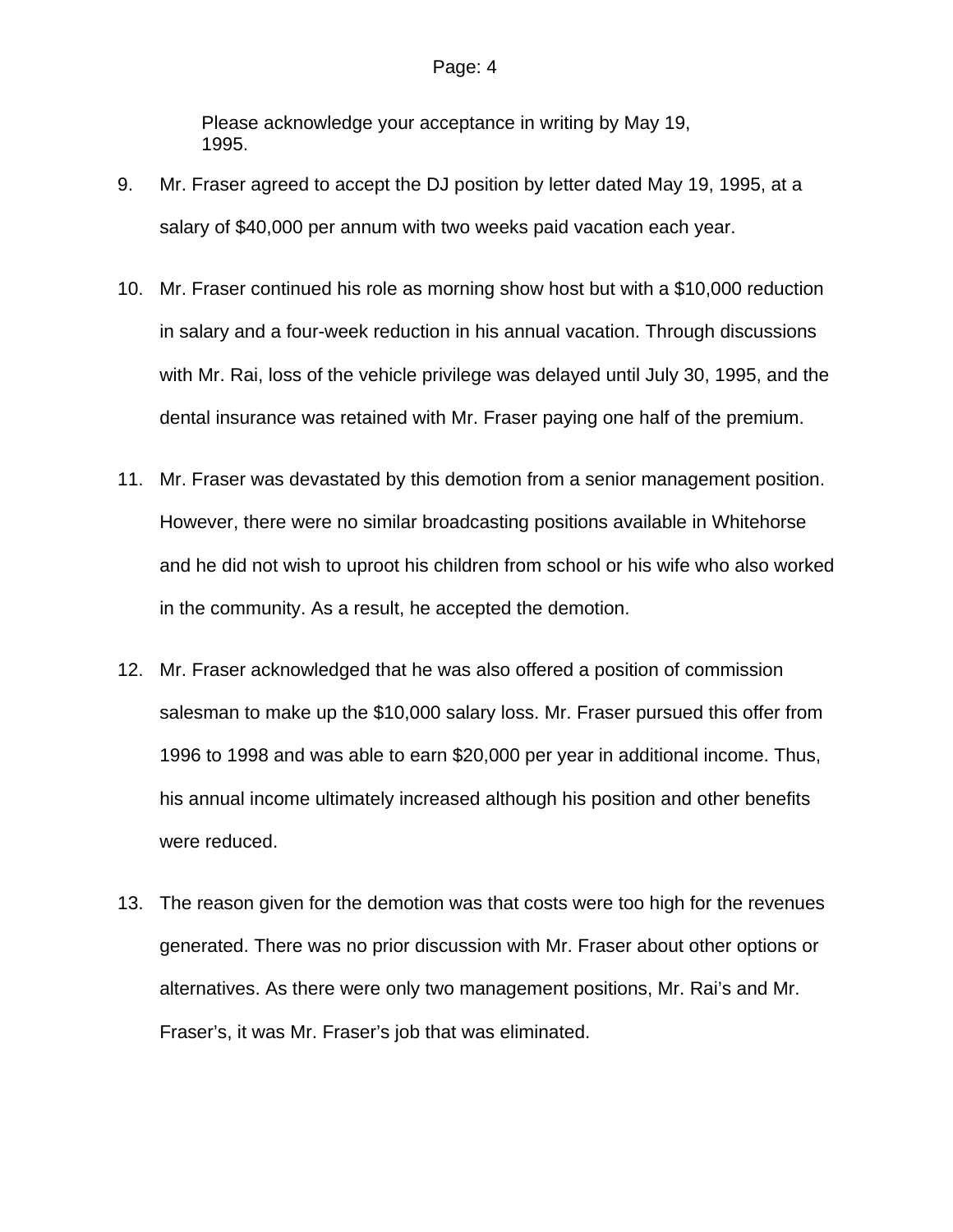- 14. On May 28, 1997, there was another memo from Mr. Rai requiring all employees to record accurate pay cards. Any discrepancy was to be a ground for immediate dismissal. This memo included Mr. Fraser but was not directed at him specifically. Mr. Fraser considered this memo to be typical of Mr. Rai's management style.
- 15. On August 14, 1997, a memo from Mr. Rai to all staff announced the appointment of Mr. Fraser to the position of operations manager for the station, when Mr. Rai was away or too busy. There was no increase in salary or benefits. Mr. Fraser considered this to have been a token gesture which was just done to give him supervision over one employee who was causing problems for Mr. Rai. No duties as operations manager were ever assigned by Mr. Rai.
- 16. On February 24, 1999, a memo from Mr. Rai set out the times for announcers to work. At that point, the morning show was co-hosted by Mr. Fraser and Wayne Klinck whose hours of work were 5:00 a.m. to 2:00 p.m. The memo ended with: "If you are not able to comply with above requirements, I suggest we part ways immediately."
- 17. On September 9, 1999, Mr. Rai wrote a memo about the failure of Mr. Fraser to do the "top 5 countdown" during the summer. Mr. Fraser had a reasonable explanation for that. However, the memorandum had a more ominous note as it ended with this:

…I would like to see you put in more effort in the morning show and if you do not have the energy or the drive to do it right we should just part ways. I am giving you last opportunity to get your show together or you will leave me no choice but to look for a new host.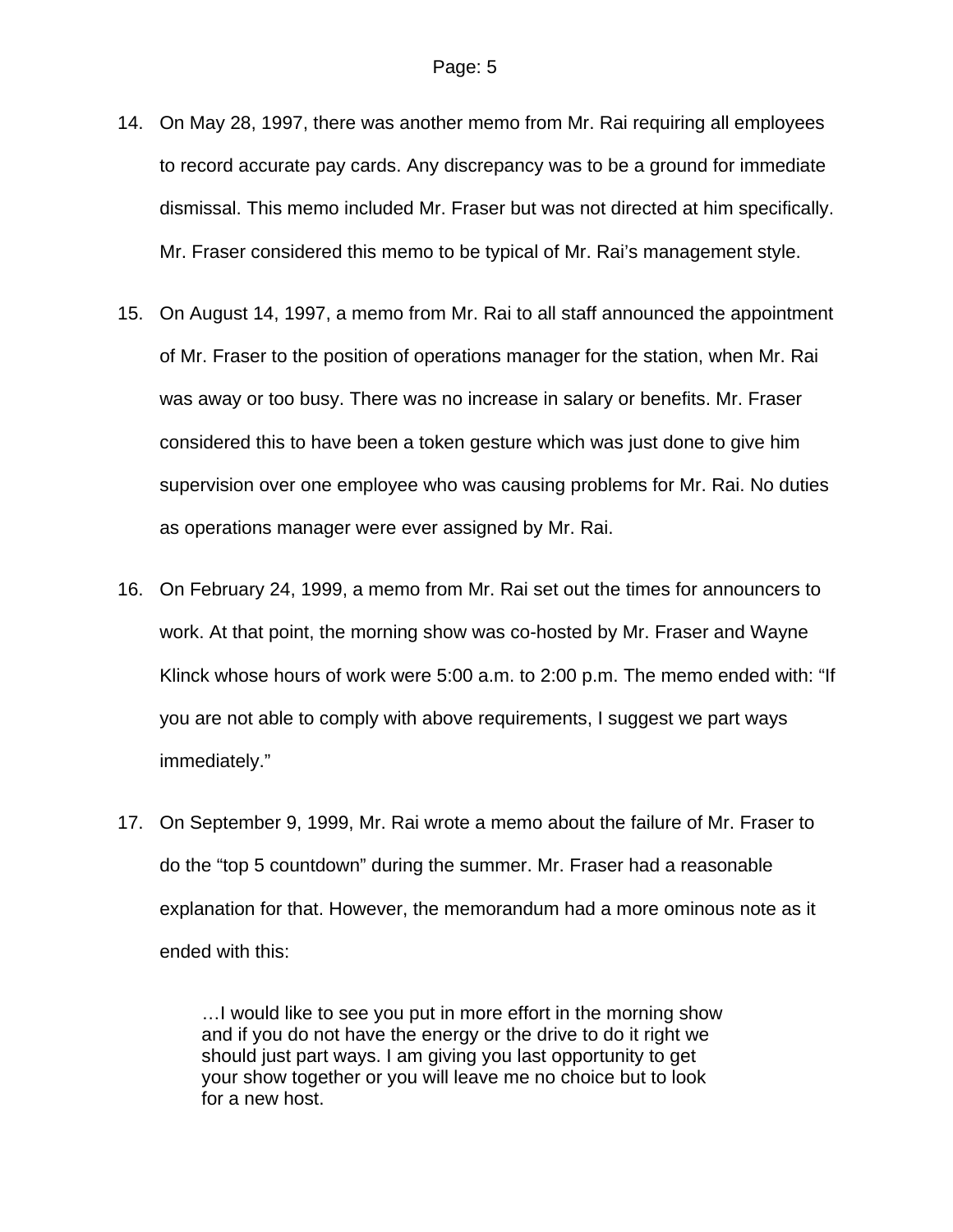- 18. Wayne Klinck left the morning show in June 1999. Mr. Rai was content with the morning show in the summer of 1999 but his memo of September 19, 1999, indicated his feelings that the morning show lacked energy and drive.
- 19. Mr. Rai moved Keith Ellert into the position of co-host of the morning show on October 4, 1999. After six weeks, Mr. Rai felt there was no chemistry between Keith Ellert and Mr. Fraser.
- 20. Without any prior discussion with Mr. Fraser, Mr. Rai left the following memo dated November 18, 1999, in Mr. Fraser's mailbox:

Effective Monday, November 22, 1999 your new air shift will be 10:00 to 15:00. You will be required to come to work at 9:00 and work till 18:00 with one hour lunch.

During request hour please insure that you play requests within our format. In future if you are not feeling well make sure you call me.

I would like you to read PSA's, give out station ID's, time and temp. You are very well aware, as what needs to be done given your number of years of experience.

You will be required to do remotes as per previous understanding.

21. Mr. Fraser was flabbergasted when he received the November 18, 1999 memo as

he started his broadcast shift at 5:00 a.m. on Friday, November 19, 1999. He

considered himself fired from the morning show host position and left the station

and his job without any discussion with Mr. Rai. He considered the midday

announcer position to be a lesser position and a clear demotion which would

affect his career prospects.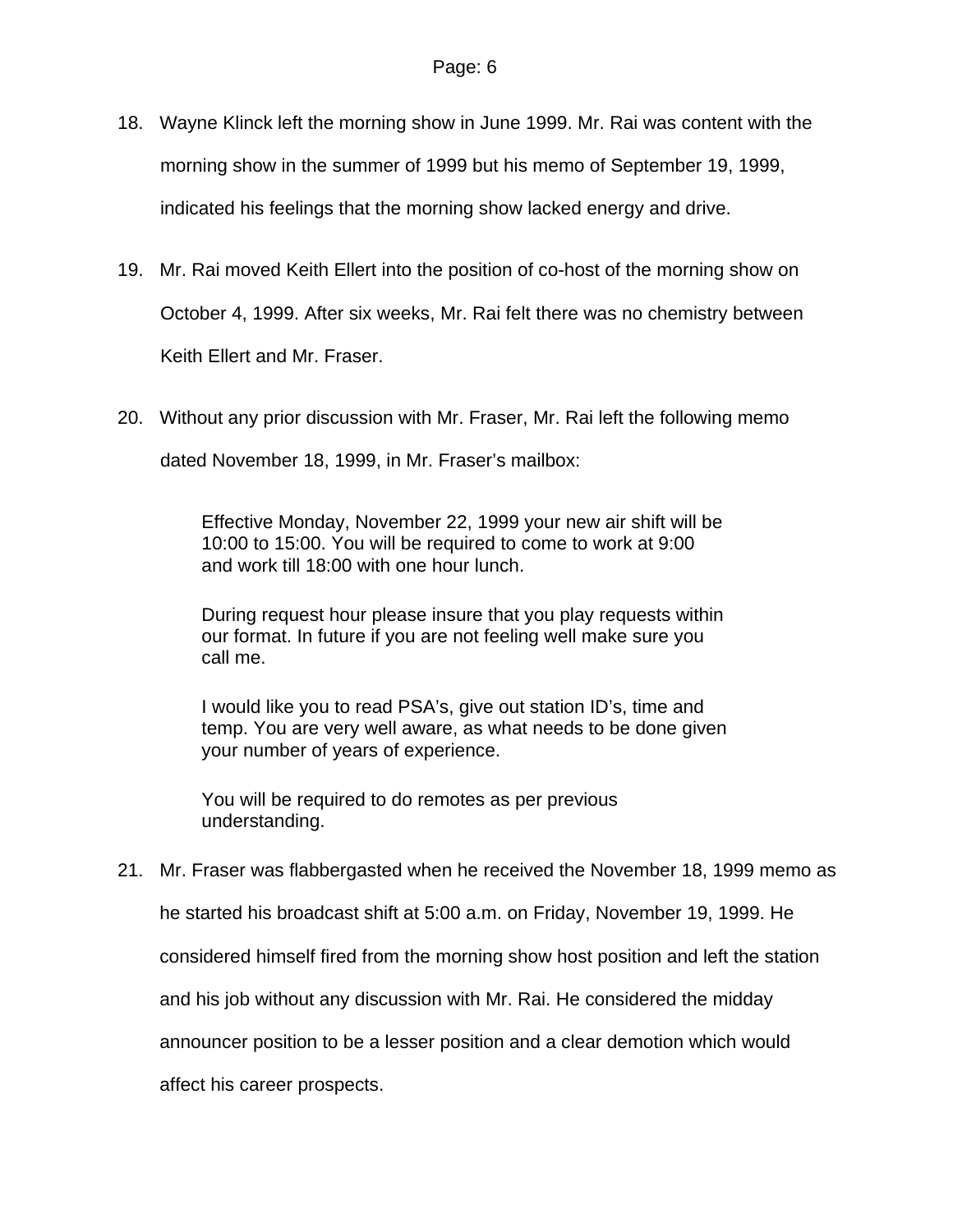- 22. The November 18, 1999 memo made no changes to the terms of Mr. Fraser's employment except that he would be required to work the midday shift from 10:00 a.m. to 3:00 p.m. which would result in one more hour of broadcast time. Mr. Fraser felt that he would lose the weekend work at off site or remote locations because of his view that such work usually went to the morning show host.
- 23. Mr. Fraser never received a performance evaluation while at CKRW.
- 24. There is a clear factual dispute between Mr. Rai and Mr. Fraser about the importance of the morning show host position. From Mr. Fraser's point of view, he was hired to be the morning show host and it was the key broadcasting position at the radio station. The morning show host requires more skills and personality to entertain listeners between 6:00 a.m. and 10:00 a.m. each weekday. It requires rising at 4:00 a.m.
- 25. Mr. Rai testified that, in his opinion, one shift was not more important than any other one. He considered Mr. Fraser to be a valued employee who would perform better on the midday show.
- 26. Brian Antonson gave expert evidence about the role of the morning show host for a radio station. He had no experience or statistics about the Whitehorse market. However, Mr. Antonson has extensive experience both in the radio business from 1969 to 1977 and as an instructor and now Associate Dean of the Broadcast and Media Communication Department of the British Columbia Institute of Technology.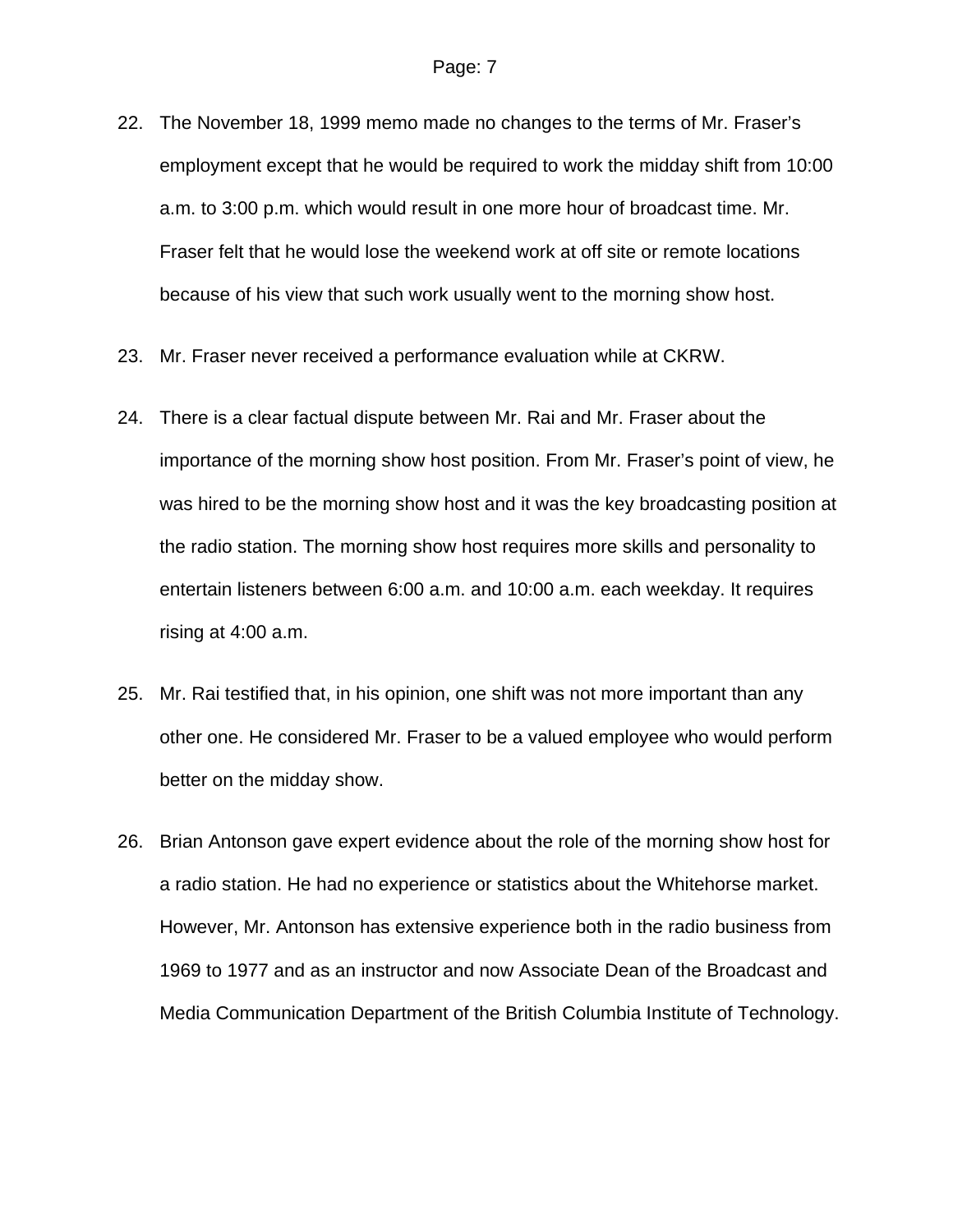- 27. Mr. Rai testified that CKRW is a contemporary hit radio station serving a market of 20,000 to 25,000 people. Its program day starts with the morning show from 6:00 to 10:00 a.m. The midday show runs from 10:00 a.m. to 3:00 p.m. followed by the afternoon or drive show from 3:00 to 7:00 p.m. From 7:00 p.m. to 6:00 a.m., the station is automated and does not have a live broadcast.
- 28. Mr. Rai indicated that 97 percent of the advertising revenue for CKRW came from a Total Audience Plan which advertisers preferred as it resulted in the clients' advertising being heard equally during the daily radio shows. He had no statistics to indicate the number of listeners for the respective daily programs. However, the CKRW 1994 retail rate card indicated the same rate of \$35.00 for a 60 second ad for the morning show and the afternoon drive show. The midday show had an ad rate of \$30.00 for 60 seconds of advertising time.
- 29. Mr. Antonson testified, based on nationwide statistics that he felt were relevant to Whitehorse, that the morning show host's role is the key to the success of a radio station. Basically, he said the morning show had the highest number of listeners and hence broadcasters would start their careers in the shows with a lower number of listeners and move up to the morning show host position. In other words, radio stations earn more revenues from the morning show and put their best talent in that position to ensure they attract the largest audience and the most advertising revenue. Mr. Antonson was of the opinion that a change from the morning show host position to the midday show would be a "demotion in status, prestige and importance."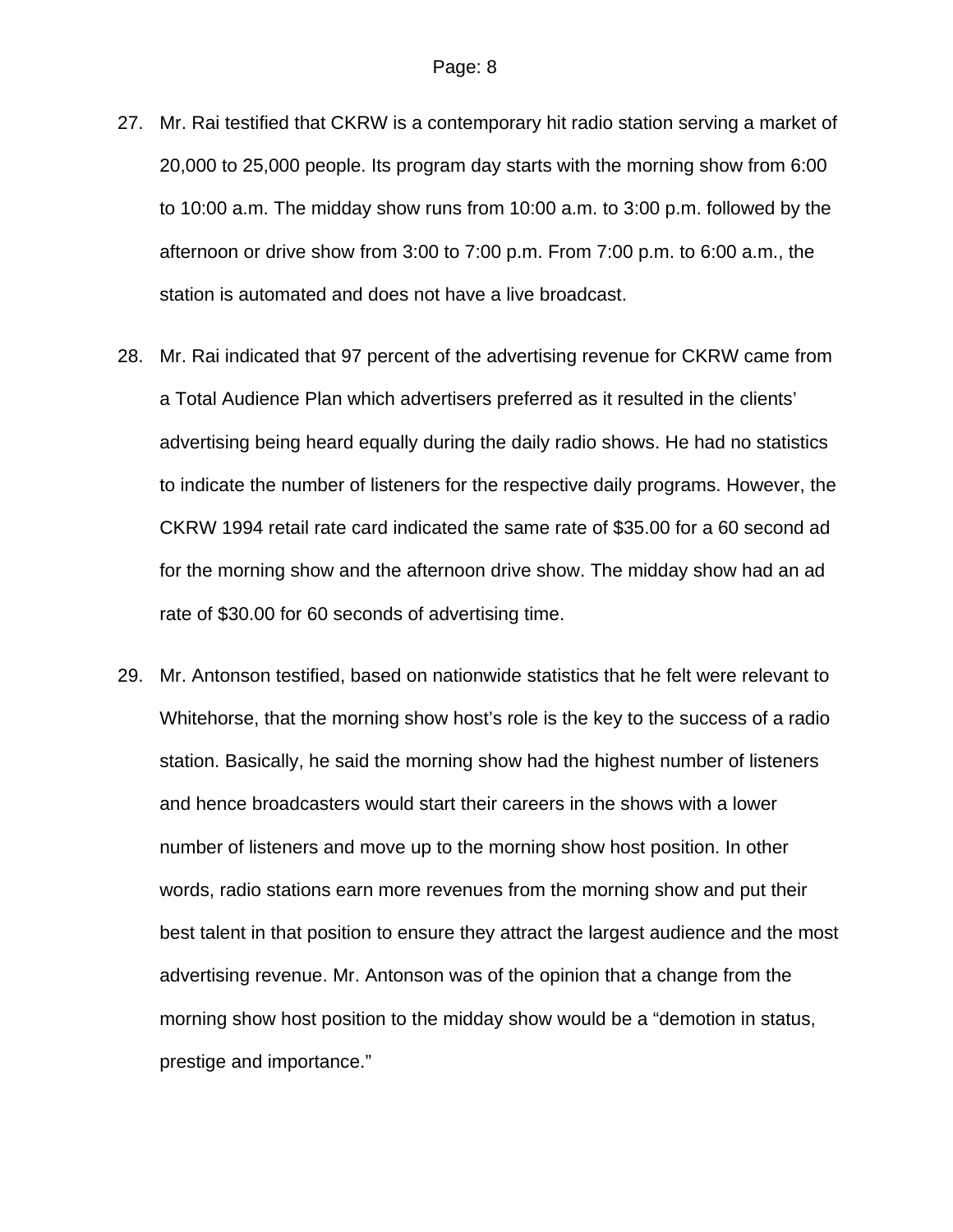30. I find that the morning show host position is the high profile desirable job in any radio market including Whitehorse. This is confirmed by the fact that CKRW sometimes allocated two broadcasters to the morning show. However, the host position in the other daily radio shows performs similar functions but usually with less profile, prestige and status.

# **THE LAW AND ITS APPLICATION**

## **Issue 1: Was the assignment of Mr. Fraser from his morning show host position to the midday show a constructive dismissal?**

[4] It is well known that when an employer dismisses an employee without cause, the employer must give reasonable notice or compensation based upon reasonable notice.

[5] In this case, it is clear that the employer did not intend to terminate Mr. Fraser but rather wished to assign him to a new shift in the broadcast day. The issue in this case is whether the actions of CKRW have resulted in the constructive dismissal of Mr. Fraser.

[6] The seminal Canadian case on constructive dismissal is *Farber v. Royal Trust Co.,*

[1997] 1 S.C.R. 846. Gonthier J. summarized the law in paragraph 33:

Thus, it has been established in a number of Canadian common law decisions that where an employer unilaterally makes a fundamental or substantial change to an employee's contract of employment – a change that violates the contract's terms – the employer is committing a fundamental breach of the contract that results in its termination and entitles the employee to consider himself or herself constructively dismissed. The employee can then claim damages from the employer in lieu of reasonable notice. (My emphasis.)

[7] Gonthier J. makes a further crucial observation at paragraph 35, when he stated: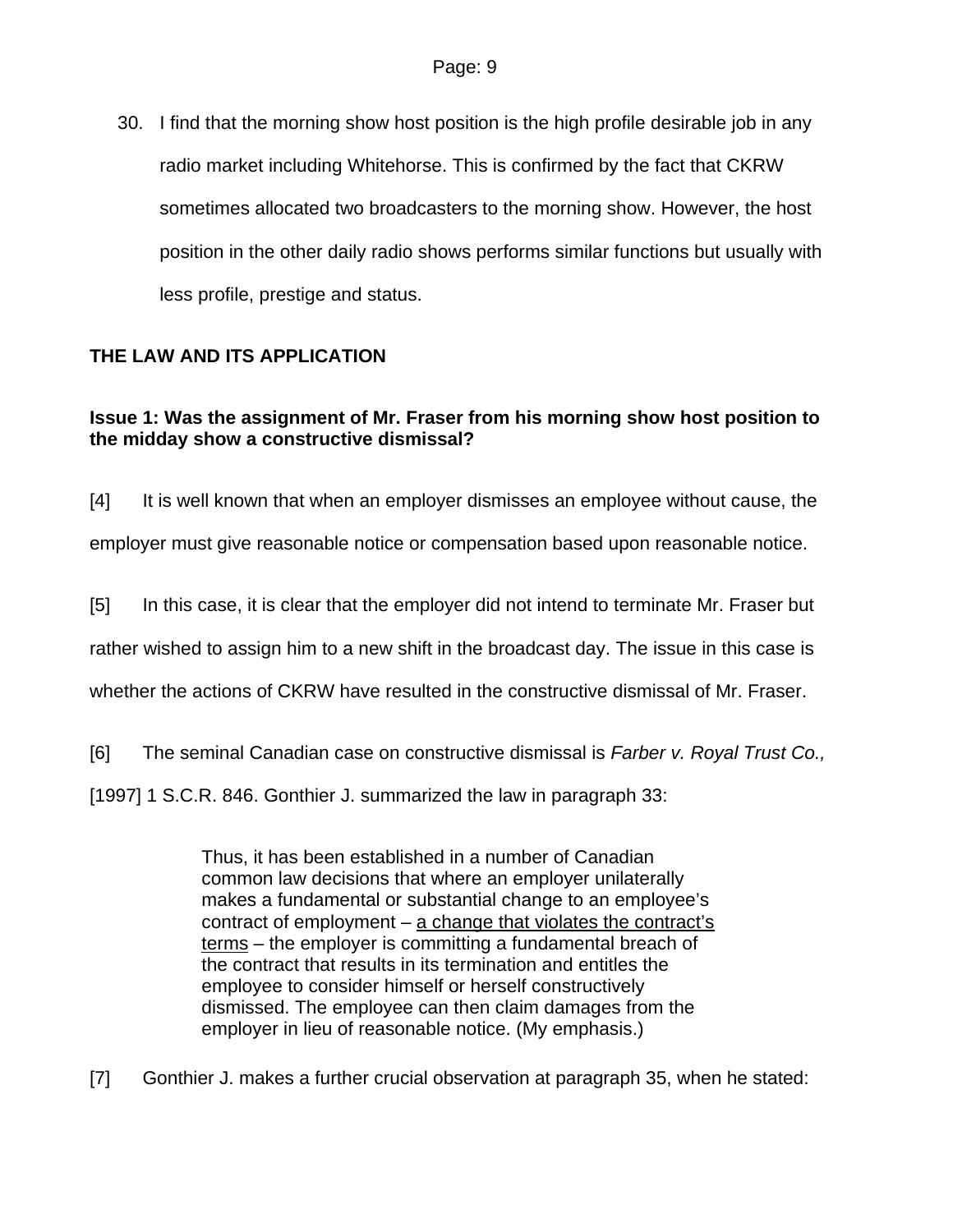#### Page: 10

However, each constructive dismissal case must be decided on its own facts, since the specific features of each employment contract and each situation must be taken into account to determine whether the essential terms of the contract have been substantially changed.

[8] It is also well established that the test for whether a change in an employee's position constitutes a breach of a fundamental term is an objective one. (See *Cayen v. Woodward Stores Ltd.* (1993), 100 D.L.R. (4<sup>th</sup>) 294 (B.C.C.A.).) Further, in *Reber v. Lloyds Bank International*, [1985] B.C.J. No. 2341 (C.A.) (QL), the court was of the opinion that not every loss of prestige and position was a demotion and not every demotion would be a breach of contract going to its root (see paragraph 53).

[9] It is important to note that both parties agreed that the May 19, 1995 demotion of Mr. Fraser from Program Director to DJ is not in issue in this case. It was clearly a demotion ultimately consented to by Mr. Fraser for the benefit of his family based on the lack of alternative work available in the local radio industry. The unequal balance of power between an employer and employee was eloquently discussed by Iacobucci J. in *Wallace v. United Grain Growers Ltd,* [1997] 3 S.C.R. 701. It certainly would have applied to the 1995 demotion. Counsel for Mr. Fraser specifically did not apply *Wallace v. United Grain Growers Ltd, supra,* to the November 18, 1999 assignment to the midday show.

[10] The express term of the employment contract is clear: "As a DJ you will be expected to work 40 hours a week as assigned by the General Manager." There is no mention of the morning show host position and the General Manager has the right to assign the employee which suggests discretion and flexibility.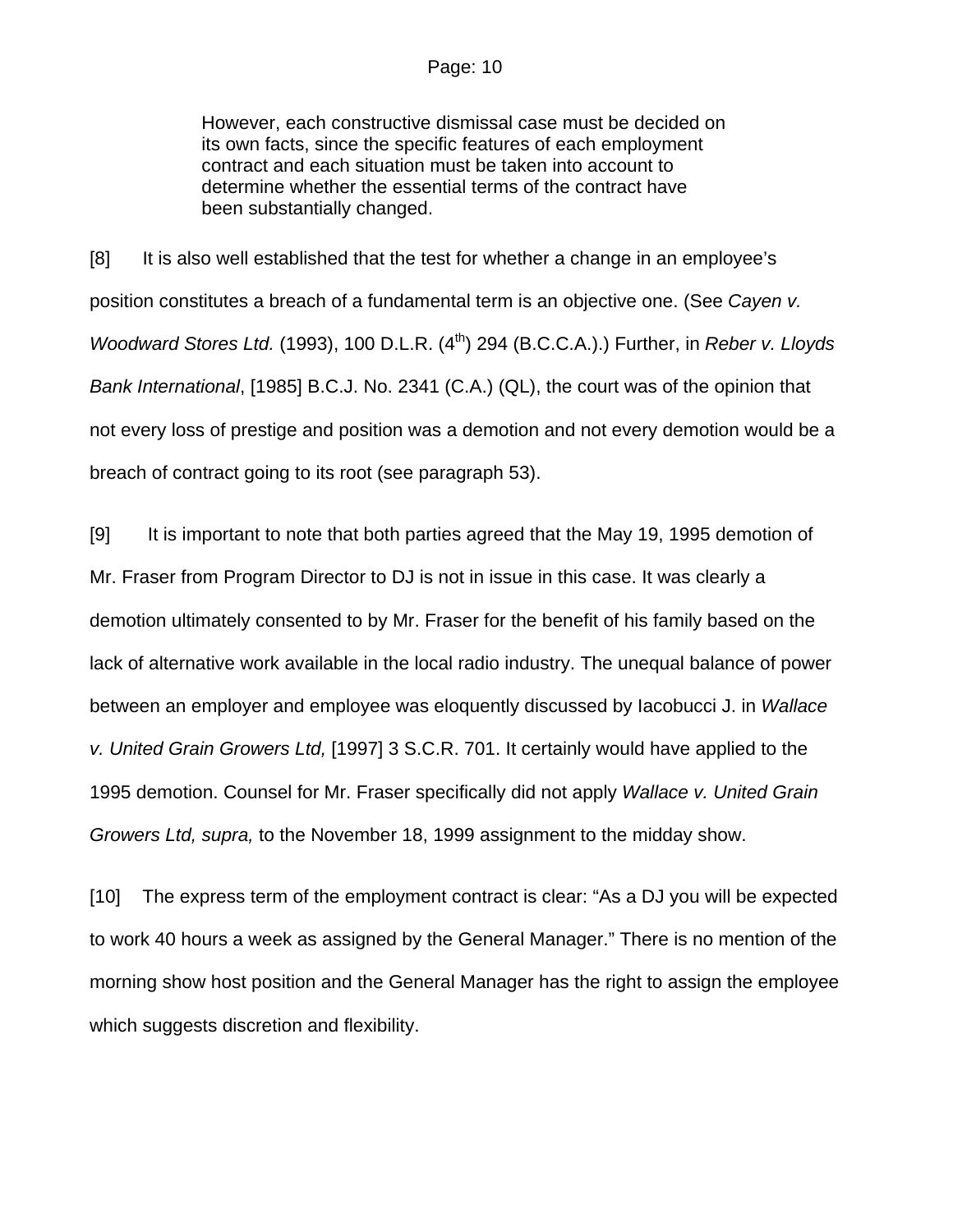[11] Because Mr. Fraser had been continuously employed by CKRW as the morning show host, his counsel submitted that it was an implied term of his contract of employment that he would continue to be so employed. Counsel for CKRW submitted that an implied term could not override an express term.

[12] The legal principle governing the implication of terms to be implied as a matter of fact have been considered by McLachlin J., as she then was, in *Machtinger v. HOJ Industries Ltd.,* [1992] 1 S.C.R. 986, at paragraph 46. She referred to Treitel*, The Law of Contract*, (7<sup>th</sup> ed. 1987) for the distinction between terms implied in fact, terms implied in law and terms implied as a matter of customs or usage.

[13] Treitel said this at p. 187 of the  $9<sup>th</sup>$  edition (1995):

… the test for implying a new term in fact is to ask whether the parties would have agreed to it – not whether it would have been reasonable for them to have done so. It follows that a term cannot be implied in fact if it actually conflicts with the express terms of the contract

[14] It is reasonable not to have implied terms trump express terms when dealing with the implication of facts. The finding of an implied term which is not explicitly expressed in a contract must be based upon the factual intention of the parties. This is not to say that an express term can never be overruled by an implied term. There may be exceptional circumstances where the parties would agree that an express term of a contract is no longer applicable due to changed circumstances or the passage of time.

[15] In this case, CKRW clearly thought it was employing Mr. Fraser as a DJ subject to assignment by the General Manager. Mr. Fraser thought he was being continued in his employment as a morning show host. That conflict must be resolved in favour of the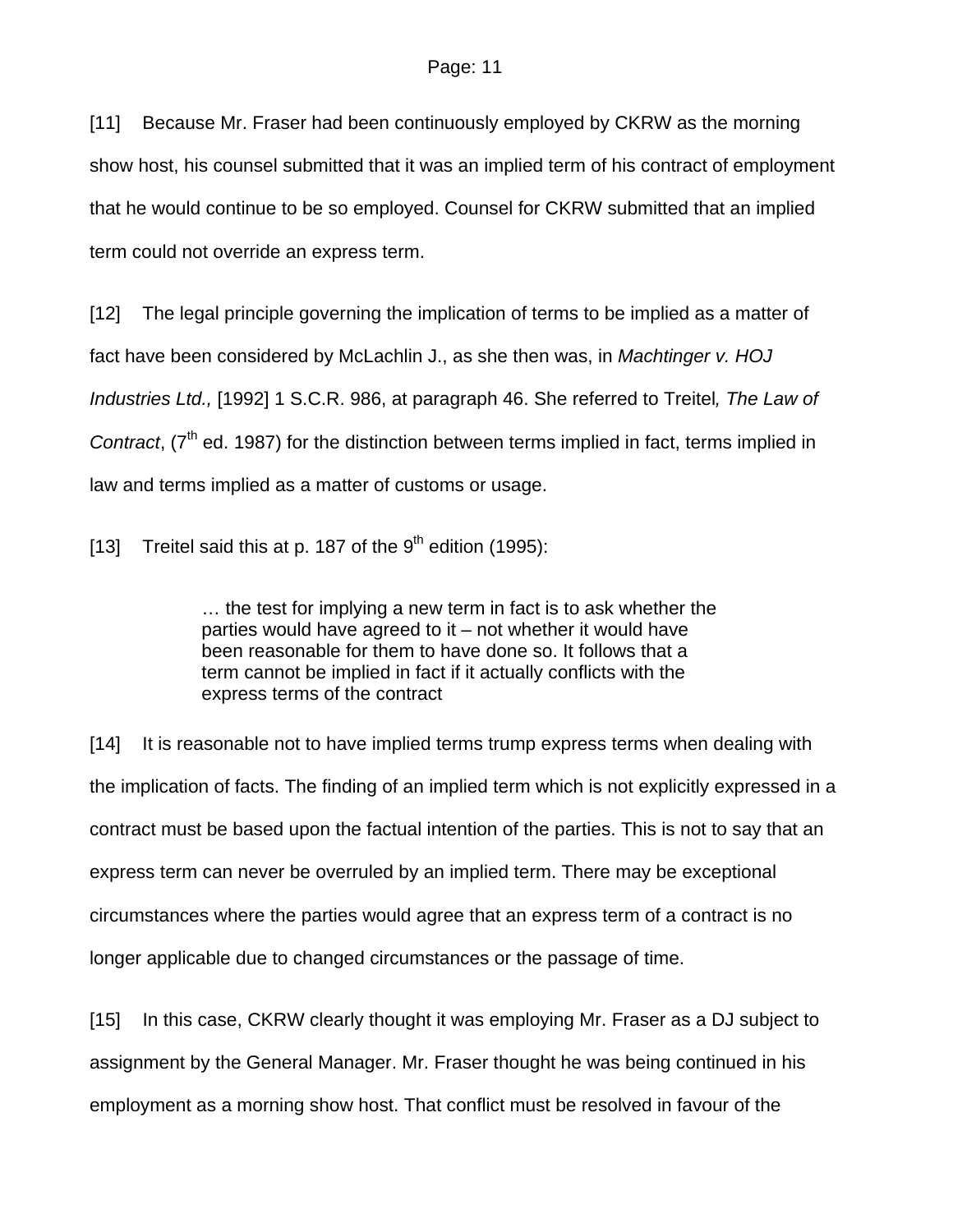written express terms of the contract that Mr. Fraser was hired as a DJ not as morning show host. There is no evidence to support the proposition that CKRW intended to employ Mr. Fraser solely as the morning show host. In fact Mr. Rai made it clear that Mr. Fraser could be replaced as morning show host in the September 9, 1999 memo.

[16] The compelling interpretation of this contract of employment is that a DJ could be assigned to different time slots or shows in the broadcast day, despite the fact that the morning show host may have been the preferred position of an experienced broadcaster. In fact, the proposed assignment of Mr. Fraser was no different than the assignment he made in 1994 to open the position of morning show host for himself.

[17] Although I am not prepared to interpret the contract as employing Mr. Fraser as the morning show host, I must now consider whether the assignment to the midday show was a fundamental breach of his employment contract.

[18] The test to be applied is an objective one. In other words, was the assignment a demotion involving a substantial change to an essential term of the employment contract? There is no doubt that Mr Fraser subjectively considered it as a demotion and that view was certainly supported by Mr. Antonson. There was clearly a loss of prestige and status, but in my view, not of a magnitude to constitute a fundamental breach of contract.

[19] The assignment to the midday show did not violate a term of the contract. The only change in his employment was a change in his hours of broadcasting from 6:00 a.m. to 10:00 a.m. to the midday slot of 10:00 a.m. to 3:00 p.m. It was not a transfer to a desk job or some more menial task at the station. His salary and total hours of work remained the same. His ability to do the remote location work on weekends was not changed. No doubt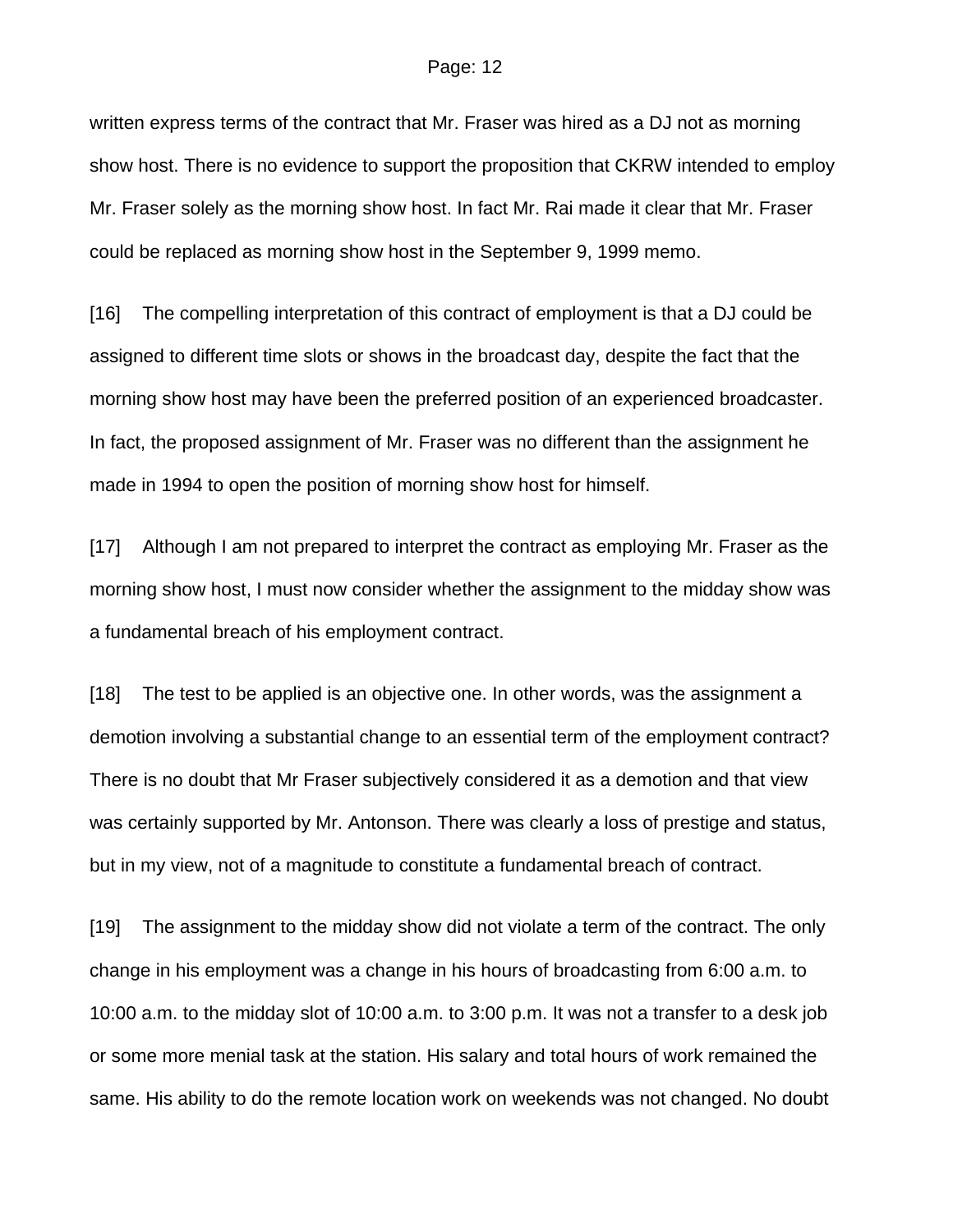there was some loss of status but not such a loss as to amount to a fundamental breach. The amount of air time was increased from 4 to 5 hours by the assignment, which could be considered an advantage. The fact of not having to rise at 4:00 a.m. appears to be an advantage.

[20] I am of the view that the change in assignment was permitted by the contract and did not constitute a fundamental breach. The fact that it was clumsily executed by management does not change my view.

## **Issue 2: If it was a constructive dismissal, what is the reasonable notice period and was Mr. Fraser required to accept the assigned position to mitigate his damages?**

[21] Although my decision on the first issue disposes of Mr. Fraser's claim, I will address the damages and mitigation issues as well.

[22] In determining what constitutes reasonable notice of termination, the principles set out in *Bardal v. The Globe and Mail Ltd.* (1960), 24 D.L.R. (2<sup>nd</sup>) 140 (Ont. H.C.) should be applied. Each case must be decided according to the character of the employment, the length of service, the age of the employee and the availability of similar employment.

[23] In this case, Mr. Fraser is 45 years old. He has 19 years of experience as a morning show host. Although his length of service was 5 1/2 years, I take into consideration the fact that he was approached by CKRW to come to the Yukon. It is also a notorious fact that broadcasting positions are few in number in the Yukon market, with only CBC and CHON FM as alternatives. Furthermore, the costs of relocating are substantial. Considering all these factors, reasonable notice of eight months is appropriate.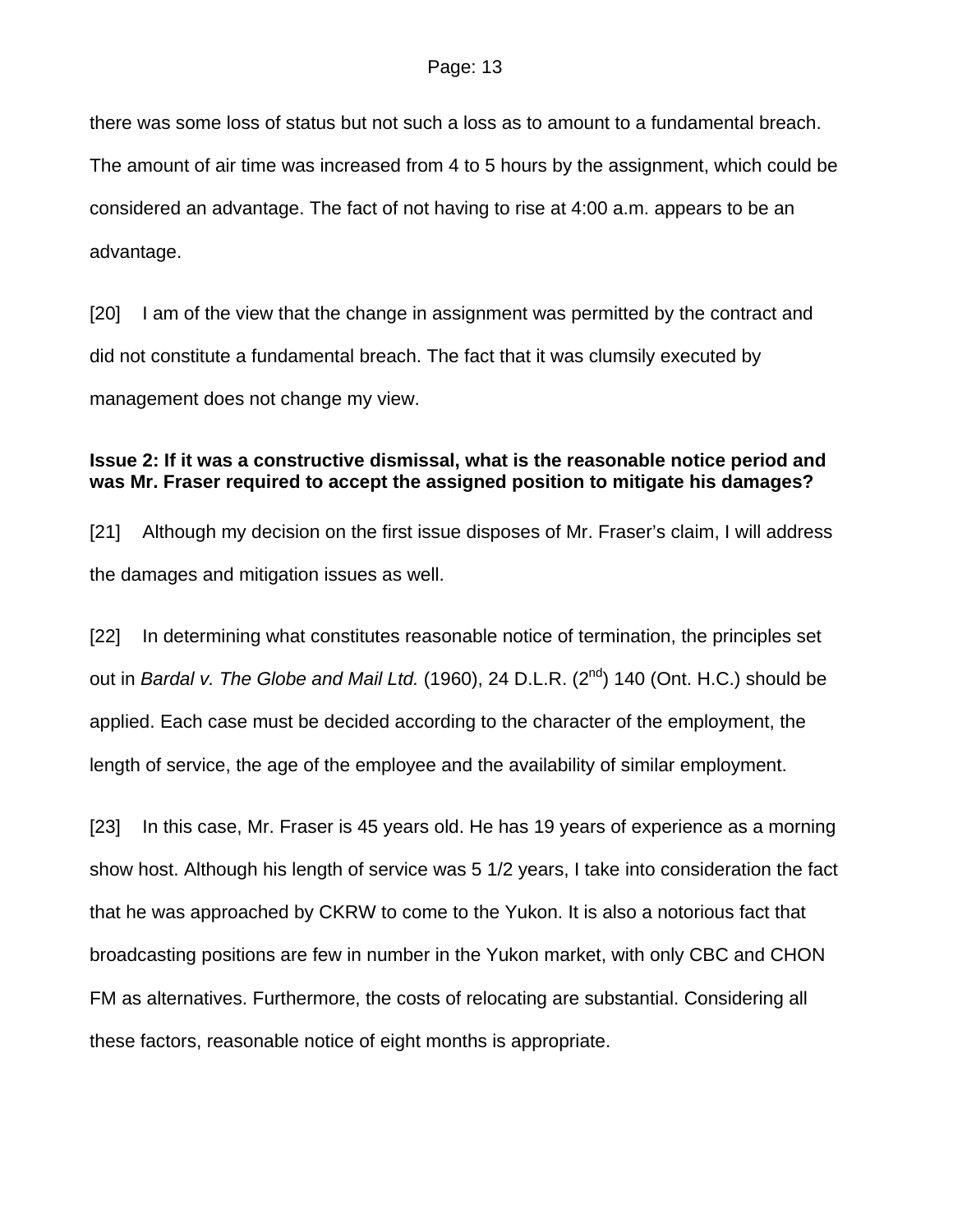[24] Counsel for CKRW also made a submission to the effect that even if I decided constructive dismissal had occurred, Mr. Fraser still had an obligation to mitigate damages by staying in the position offered by CKRW and working out the notice period. At first blush, this concept seems illogical because once constructive dismissal is found, the employee should be entitled to treat his employment as terminated. (See *Farber v. Royal* 

*Trust, supra*, at para. 33.)

[25] However, there appears to be a narrow window for the application of mitigation in some circumstances where there has been a constructive dismissal. The most widely quoted statement of this principle of mitigation arises from the judgment of Lambert J. in *Farquhar v. Butler Brothers Supplies Ltd.* (1988), 23 B.C.L.R. (2<sup>nd</sup>) 89 (C.A.) at page 95:

> The cases where there is an obligation to continue in the work force of the employer, under a new employment relationship, following a constructive dismissal, will roughly correspond with those cases where it is reasonable to expect the employment relationship to continue through a period of notice, rather than to end with pay in lieu of notice. There must be a situation of mutual understanding and respect, and a situation where neither the employer nor the employee is likely to put the other's interests in jeopardy. But if there is such a situation, then a reasonable employee should offer to work out the notice period, either where notice is given or where there is a constructive dismissal and an offer of a new working relationship."

[26] Lambert J. did not require an employee to work in an atmosphere of "hostility, embarrassment or humiliation."

[27] While this issue has not been addressed in the Supreme Court of Canada, it has been applied in *Misfud v. MacMillan Bathurst Inc.* (1989), 63 D.L.R. (4<sup>th</sup>) 714 (Ont. C.A.)